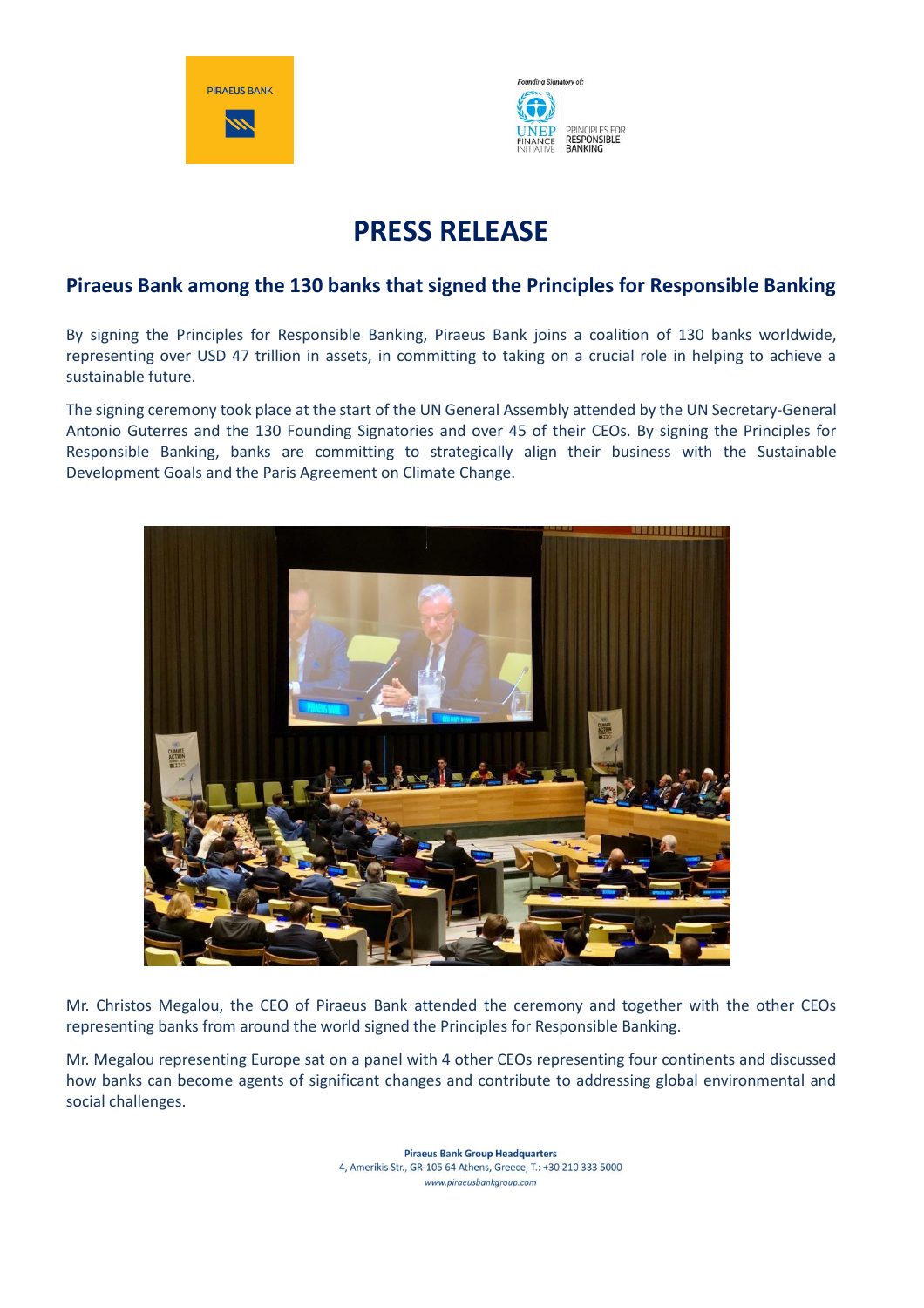



Piraeus Bank was the only Greek bank that was active along with another 29 UNEP FI banking members in drafting the six Principles for Responsible Banking.

The Principles for Responsible Banking set the framework for Sustainable Banking in the next decades. Committing to the Principles sends a strong signal that the banks will align with the Sustainable Development Goals and the Paris Climate Agreement. The Principles urge the banks to set qualitative and quantitative targets to address their most significant positive and negative impacts on society and the environment.

"The UN Principles for Responsible Banking are a guide for the global banking industry to respond to, drive and benefit from a sustainable development economy. The Principles create the accountability that can realize responsibility, and the ambition that can drive action.," said UN Secretary-General Antonio Guterres at the launch event, attended by the 130 Founding Signatories and over 45 of their CEOs.

"A banking industry that plans for the risks associated with climate change and other environmental challenges can not only drive the transition to low-carbon and climate-resilient economies, it can benefit from it," said Inger Andersen, Executive Director of the United Nations Environment Programme (UNEP). "When the financial system shifts its capital away from resource-hungry, brown investments to those that back nature as solution, everybody wins in the long-term."

Mr. Megalou stressed "Just like Piraeus Bank played an active role in creating the Principles and their implementation framework, so too will it continue to lead in implementing the Principles by setting targets that increase its positive impact on the environment and society; by creating synergies with clients, investors, suppliers and other stakeholders; with the engagement of its employees; with transparency and a robust governance; and through public reporting on the progress it makes".

Piraeus Bank, having a long-term experience in incorporating sustainability in its activities, continues with a strong and clear vision and a committed management with engaged employees to seek solutions for a just society on a livable planet. Piraeus Bank will continue supporting the Greek economy to achieve sustainable development and a thriving society.